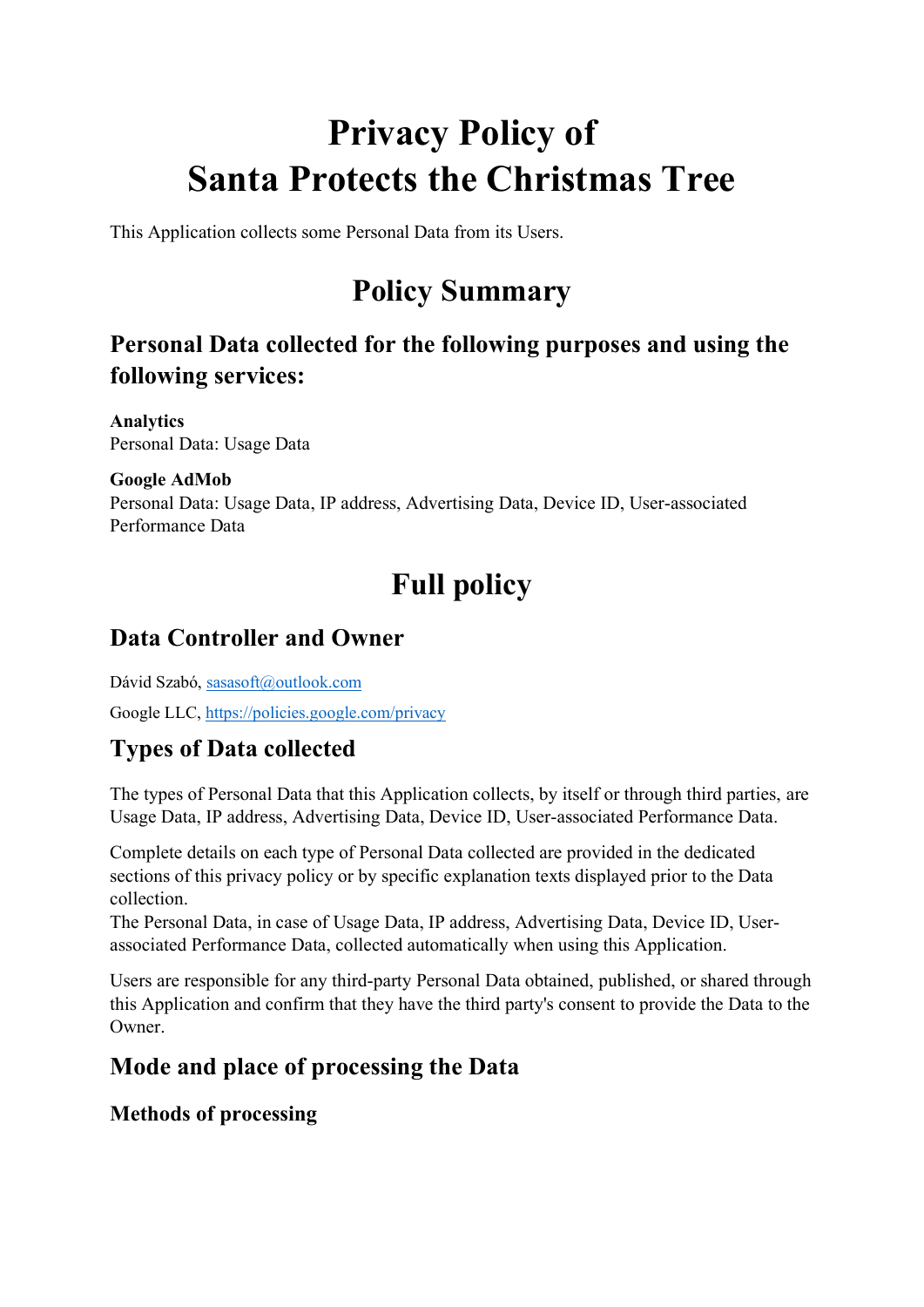The Data Controller processes the Data of Users in a proper manner and shall take appropriate security measures to prevent unauthorized access, disclosure, modification, or unauthorized destruction of the Data.

#### **Retention time**

The Data is kept for the time necessary to provide the service requested by the User, or stated by the purposes outlined in this document, and the User can always request that the Data Controller suspend or remove the data.

## **The use of the collected Data**

The Data concerning the User is collected to allow the Owner to provide its services, as well as for the following purposes: Analytics. The services contained in this section enable the Owner to keep track of User behavior.

The Application chooses to use Google AdMob for delivering advertisements. The consequence of the Application's use of Google products is the collection of additional information and Data about the User that are required for ad serving with these services.

Further information about the methods of Data collection and the uses of collected Data by Google are available on the following links:

<https://adssettings.google.com/u/0/authenticated>

<https://policies.google.com/privacy>

<https://policies.google.com/technologies/partner-sites>

## **Additional information about Data collection and processing**

#### **Legal action**

The User's Personal Data may be used for legal purposes by the Data Controller, in Court or in the stages leading to possible legal action arising from improper use of this Application or the related services.

The User declares to be aware that the Data Controller may be required to reveal personal data upon request of public authorities.

#### **System logs and maintenance**

For operation and maintenance purposes, this Application and any third-party services may collect files that record interaction with this Application (System logs) or use for this purpose other Personal Data (such as IP Address).

#### **Information not contained in this policy**

More details concerning the collection or processing of Personal Data may be requested from the Data Controller at any time. Please see the contact information at the beginning of this document.